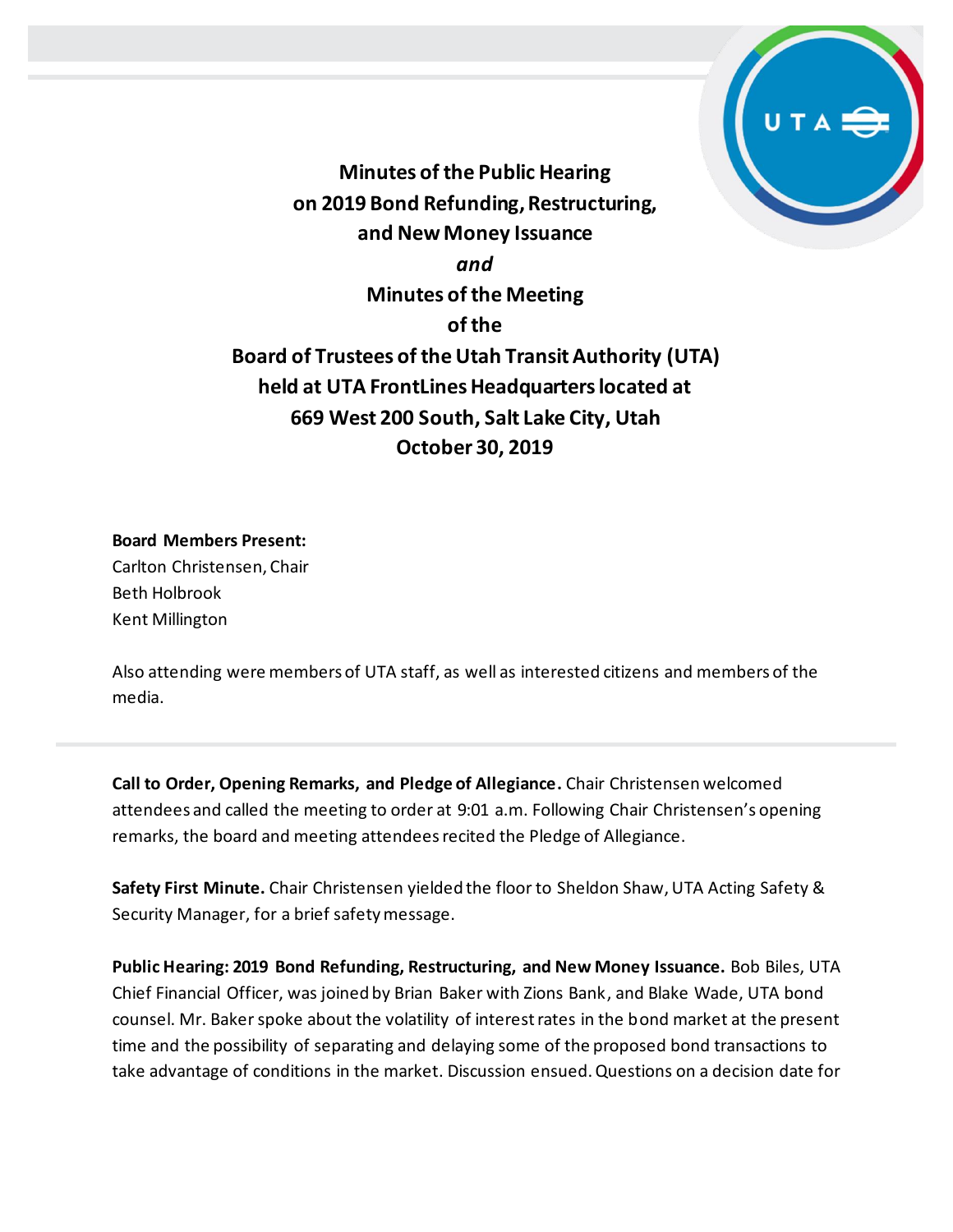the transaction, approach, issuance costs for bifurcating the transactions, and timing for possible future transactions were posed by the board and answered by staff.

Chair Christensen opened the public hearing at 9:10 a.m. No public comment was given.

A motion to close the public hearing was made by Trustee Millington and seconded by Trustee Holbrook. The motion carried unanimously and the public hearing closed at 9:10 a.m.

**Public Comment Period.** Public comment was submitted in writing by George Chapman. Mr. Chapman's comments are attached as an appendix to the minutes.

**Approval of October 23, 2019 Board Meeting Minutes.** A motion to approve the October 23, 2019 Board Meeting Minutes was made by Trustee Holbrook and seconded by Trustee Millington. The motion carried unanimously.

**Agency Report.** Carolyn Gonot, UTA Executive Director, summarized Change Order 210 for Extended Overhead Costs on the Utah Valley Express (UVX) construction. She said UTA and the contractor have negotiated an extension of the completion date on the project. Discussion ensued. A question on project closeout timeline was posed by the board and answered by Ms. Gonot.

Ms. Gonotwas then joined by Eddy Cumins, UTA Chief Operating Officer. Mr. Cumins spoke about a derailment on the TRAX line at 400 South Main that occurred on the evening of October 29. The derailment was caused by a switch issue. Mr. Cumins indicated the agency was in the process of assessing the malfunction and performing the work necessary to resume normal operations. Discussion ensued. A question on timing for restoring regular service was posed by the board and answered by Mr. Cumins.

**R2019-10-06 Resolution Approving the Amended Charter for the Committee on Accessible Transportation.** Trustee Millington introduced the resolution. Cherissa Alldredge summarized significant items in the charter, among which are increasing the size of the CAT, decreasing the number of meeting absences allowed for CAT members, switching from bimonthly to quarterly meetings, revising the description and responsibilities of the CAT subcommittees, and implementing training for CAT members.

A motion to approve R2019-10-06 was made by Trustee Millington and seconded by Trustee Holbrook. The motion carried unanimously, with aye votes from Trustee Millington, Trustee Holbrook, and Chair Christensen.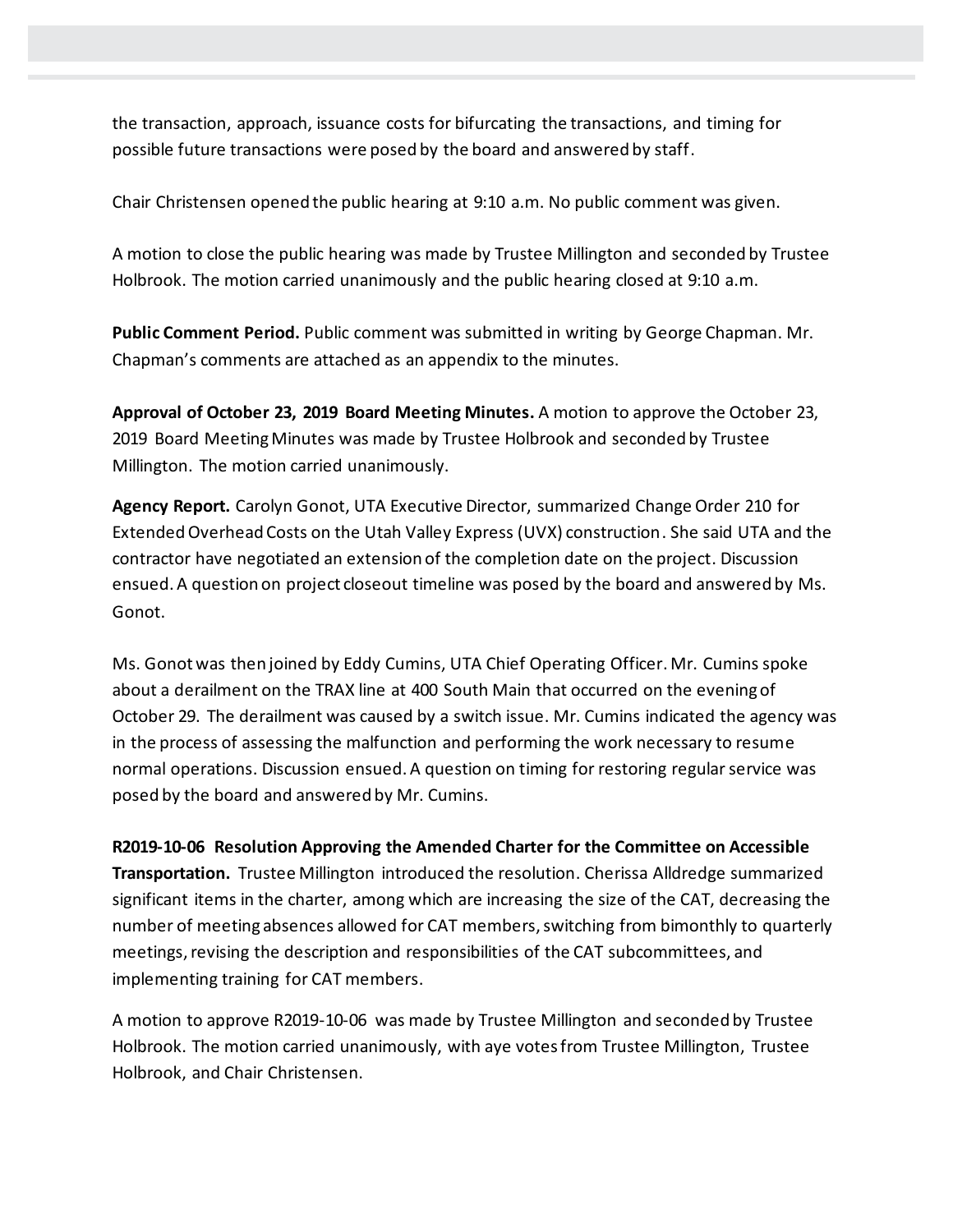**R2019-10-07 Resolution Ratifying the Adoption of the Tentative 2020 Budget.** Ms. Gonot was joined by Mr. Biles. Mr. Biles summarized the budget approval process.

A motion to approve R2019-10-07 was made by Trustee Holbrook and seconded by Trustee Millington. The motion carried unanimously, with aye votes from Trustee Holbrook, Trustee Millington, and Chair Christensen.

**R2019-10-08 Resolution Authorizing Execution of an Interlocal Cooperation Agreement with Central Wasatch Commission to Provide Increased Bus Service to Big Cottonwood and Little Cottonwood Canyons for the 2019-2020 Winter Season.** Lorin Simpson, UTA Regional General Manager – Salt Lake Business Unit, and Laura Hanson, UTA Director of Planning, delivered a presentation on the interlocal agreement to provide increased bus service to Big Cottonwood and Little Cottonwood canyons during the 2019-2020 winter season. The presentation addressed short-term service and congestion management solutions in the canyons. The interlocal agreement allows UTA to receive up to \$60,000 from the Central Wasatch Commission to provide additional 2019-2020 winter service. The total estimated cost of the increased service is \$150,000. Discussion ensued. Questions on the number of stops on route 972, contingency plans for bus maintenance, use of ski racks, and increase in service frequency were posed by the board and answered by staff. Chair Christensen suggested coordinating with the Utah Department of Transportation to use detour signs to redirect traffic at park-and-ride lots that will no longer be used for ski service.

A motion to approve R2019-10-08 was made by Trustee Millington and seconded by Trustee Holbrook. The motion carried unanimously, with aye votes from Trustee Millington, Trustee Holbrook, and Chair Christensen.

**R2019-10-09 Resolution Authorizing the Purchase of Real Property and Settlement Agreement with Carillon Square LLC and Midland National Life Insurance Company (Parcels 154:2C, 154:2EC, 154:3EC, 154:4EC, 154:A, 154:C, 154:E, 154:EC, 154:PUE).** Paul Drake, UTA Senior Manager of Real Estate & Transit-Oriented Development, and David Wilkins, Assistant Attorney General, provided an overview of the settlement agreement, which authorizes the purchase of property located at 287 East University Parkway in Orem for construction of the Utah Valley Express (UVX) bus rapid transit line. Discussion ensued. A question on whether the property purchase is included in the UVX construction budget was posed by the board and answered by staff.

A motion to approve R2019-10-09 was made by Trustee Millington and seconded by Trustee Holbrook. The motion carried unanimously, with aye votes from Trustee Millington, Trustee Holbrook, and Chair Christensen.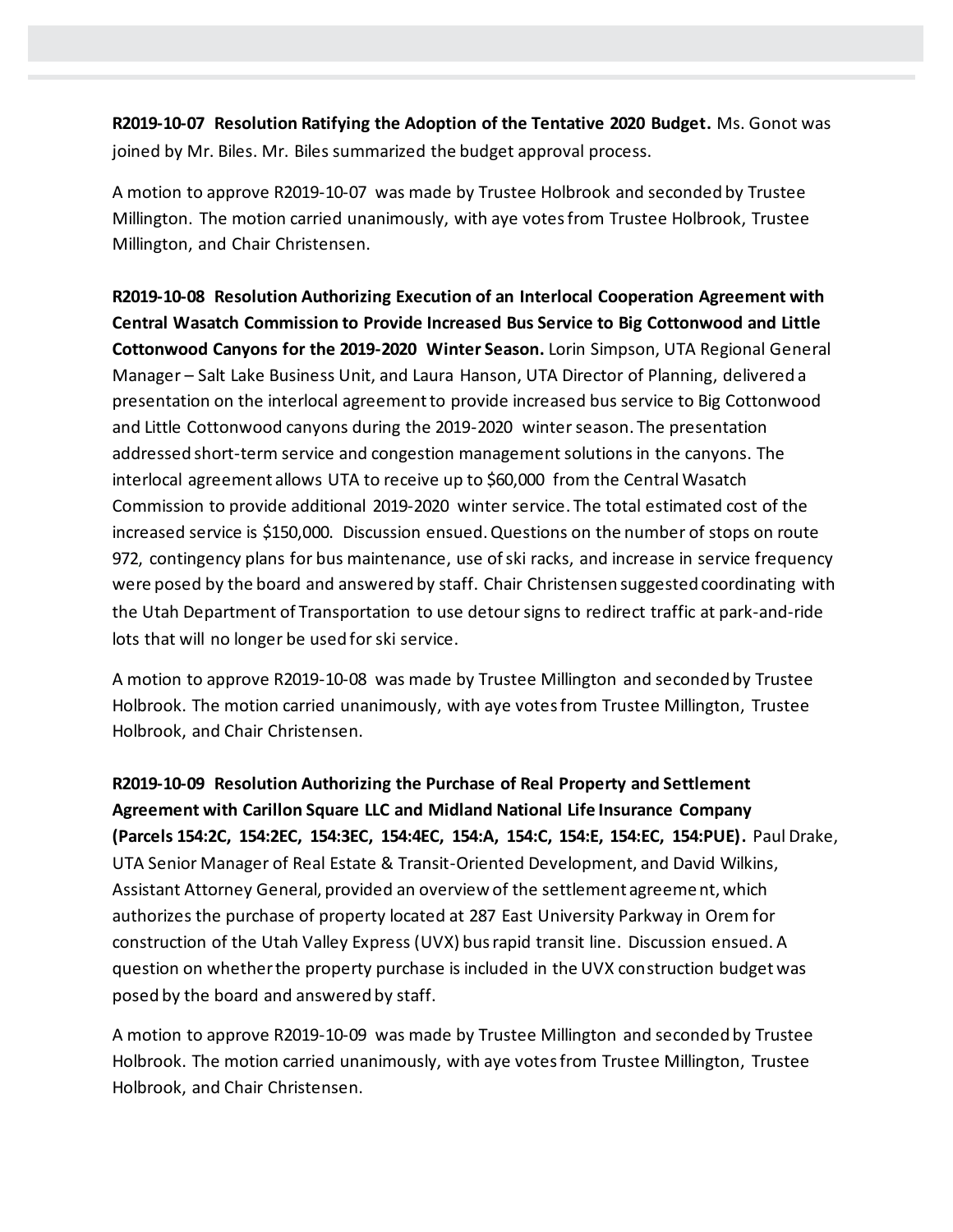## **R2019-10-04 Amended Resolution Approving a Fifth Amendment to Authority's 2019 Budget.**  Chair Christensen explained the amendment, which corrects the omission of the UTA Local Advisory Council's review of the fifth amendment to the UTA 2019 budget in the original resolution.

A motion to approve R2019-10-04 as amended was made by Trustee Holbrook and seconded by Trustee Millington. The motion carried unanimously, with aye votes from Trustee Holbrook, Trustee Millington, and Chair Christensen.

## **Contracts, Disbursements, and Grants.**

**Change Order: 10 Transit and 9 Canyon Service Buses (Gillig).** Eddy Cumins, UTA Chief Operating Officer, summarized the change order, which replaces 10 transit and 9 canyon service buses that are nearing the end of their useful life. Discussion ensued. Questions on bus branding and specifications were posed by the board and answered by Mr. Cumins.

A motion to approve the change order was made by Trustee Millington and seconded by Trustee Holbrook. The motion carried unanimously.

**Pre-Procurements.** Todd Mills, UTA Senior Supply Chain Manager, stated the agency intends to issue requests for proposal on the following:

- i. Holiday gift cards for UTA employees
- ii. Electronic voucher system development, testing, and demonstration

Mr. Mills was joined by Ryan Taylor, UTA Coordinated Mobility Manager, who provided an overview of the electronic voucher system. Discussion ensued. Questions on the payment model and implementation timeline for the electronic voucher system were posed by the board and answered by staff.

Trustee Holbrook requested regular updates to the board on the implementation of the electronic voucher system.

### **Service and Fare Approvals.**

**Complimentary Service for Vineyard FrontRunner Site Tour.** Kensey Kunkel, UTA Manager of Business Development – Sales, requested approval of complimentary service that was provided to local elected officials in Utah County for a tour of the Vineyard FrontRunner site in mid-October. The request was for one UTA vehicle to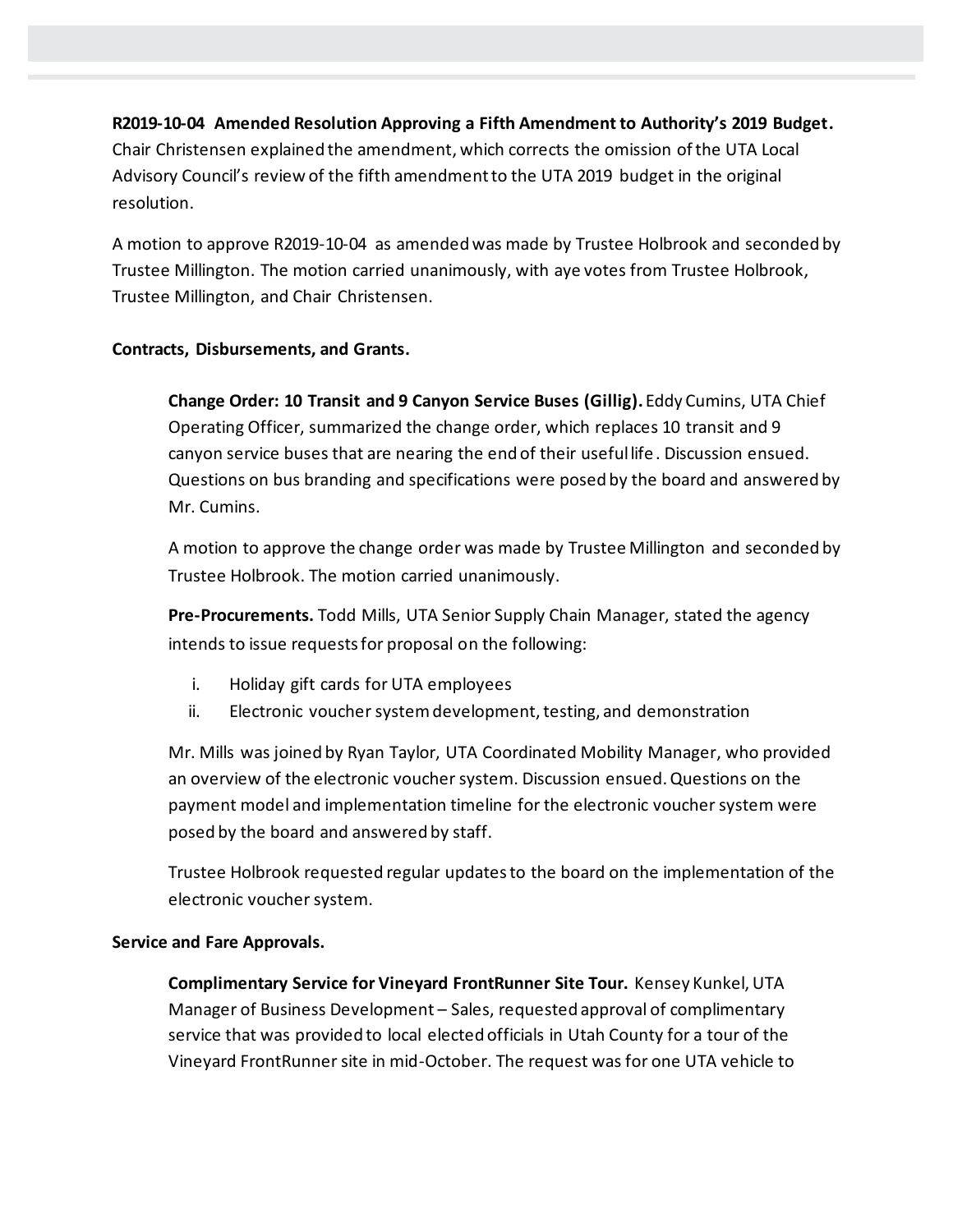provide transportation for 15-16 participants. It was noted Ms. Gonot reported this request to the board in the October 16, 2019 board meeting.

A motion to approve the complimentary service was made by Trustee Millington and seconded by Trustee Holbrook. The motion carried unanimously.

**Complimentary Service for Central Corridor Transit Study Tour.** Ms. Kunkel reviewed a request for a UTA bus to take local officials and leaders touring the potential State Street bus rapid transit line in Orem from the Provo FrontRunner Station to Pleasant Grove on November 4, 2019.

A motion to approve the complimentary service was made by Trustee Millington and seconded by Trustee Holbrook. The motion carried unanimously.

Chair Christensen called for a brief recess at 10:07 a.m.

The meeting reconvened at 10:18 a.m.

**South Salt Lake County Microtransit Pilot Fares.** Ms. Gonot summarized the requested action from the board for the microtransit pilot fares. Jaron Robertson, UTA Acting Director of Innovative Mobility Solutions, and Andrea Packer, UTA Communications Director, detailed the proposed fare structure, which includes the following key features:

- Consistent with other UTA fare pricing and fare media
- Base adult fare of \$2.50 (reduced fare honored)
- Regular UTA fare media accepted, with the exception of cash, checks, and FAREPAY cards
- Transfers included

Ms. Packer spoke about potential fare promotions for the pilot. Staff requested delegation of authority to the Executive Director for strategic implementation of fare promotions.

Discussion ensued. Questions on payment options, transfers to FrontRunner, and group pricing were posed by the board and answered by staff.

A motion to approve the pilot base fare product and pricing for the microtransit service and delegate authority to the Executive Director to strategically implement fare promotions as needed during the pilot was made by Trustee Holbrook and seconded by Trustee Millington. The motion carried unanimously.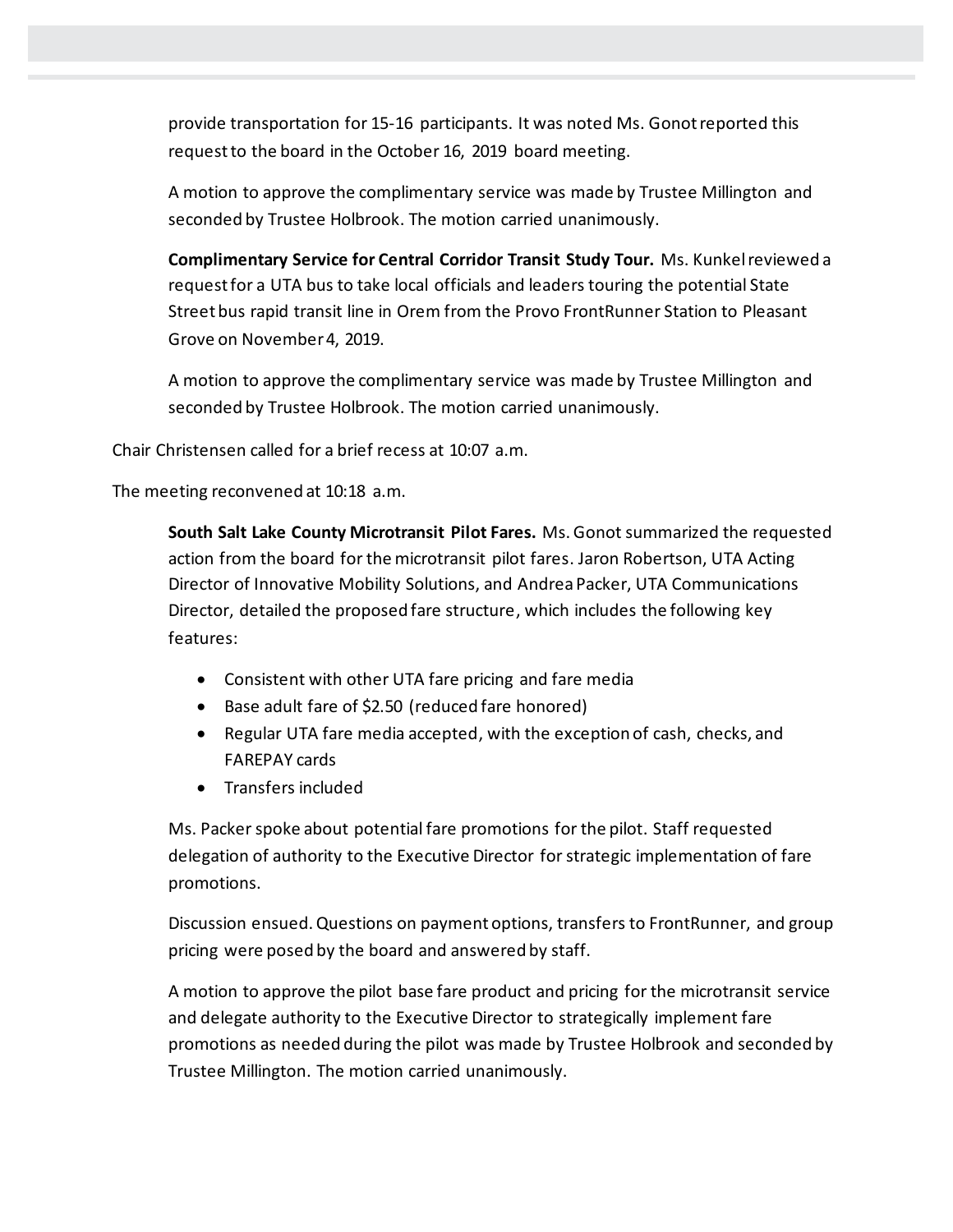#### **Discussion Items.**

**Community Relations and School Programs.** Ms. Packer was joined by Sam Aramburu, UTA Community Relations Specialist. Ms. Packer summarized the history and background of UTA's school programs. Ms. Aramburu then spoke about an assessment performed on the programs, assessment results, and improvements that have been made. Ms. Aramburu also provided information on the agency's community relations activities. Discussion ensued. Questions on the number of schools that receive presentations, marketing for school programs, availability of school programs across the transit district, involvement in driver education, and capacity within the agency for sustaining the programs were posed by the board and answered by staff.

Trustee Millington suggested more involvement in driver education programs to encourage ridership.

#### **Other Business.**

**Next Meeting.** The next meeting of the board will be on Wednesday, November 6, 2019 at 9:00 a.m.

**Adjournment.** The meeting was adjourned at 10:52 a.m. by motion.

Transcribed by Cathie Griffiths Executive Assistant to the Board Chair Utah Transit Authority [cgriffiths@rideuta.com](mailto:cgriffiths@rideuta.com) 801.237.1945

*This document is not intended to serve as a full transcript as additional discussion may have taken place; please refer to the meeting materials, audio, or video located at <https://www.utah.gov/pmn/sitemap/notice/566803.html> for entire content.*

*This document along with the digital recording constitute the official minutes of this meeting.*